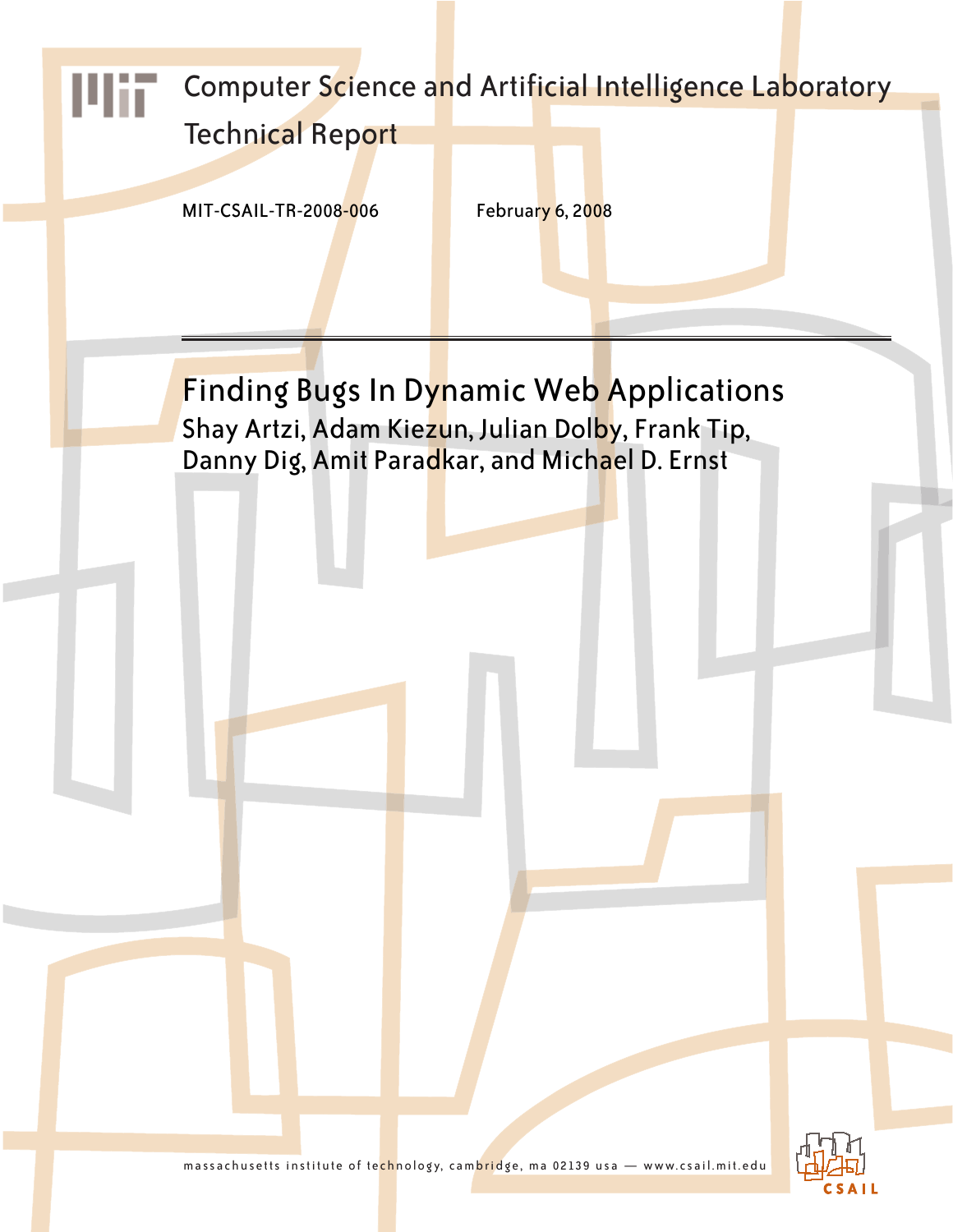# **Finding Bugs in Dynamic Web Applications**

Shay Artzi<sup>†</sup> Adam Kieżun<sup>†</sup> Julian Dolby<sup>#</sup> Frank Tip<sup>#</sup> Danny Dig<sup>+</sup> Amit Paradkar<sup>#</sup> Michael D. Ernst<sup>†</sup>

†MIT Computer Science and Artificial Intelligence Lab, 32 Vassar Street, Cambridge, MA 02139, USA {artzi,dannydig,mernst,kiezun}@csail.mit.edu

‡ IBM T.J. Watson Research Center, P.O. Box 704, Yorktown Heights, NY 10598, USA {dolby,paradkar,ftip}@us.ibm.com

# Abstract

Web script crashes and malformed dynamically-generated web pages are common errors, and they seriously impact usability of web applications. Current tools for web-page validation cannot handle the dynamically-generated pages that are ubiquitous on today's Internet. In this work, we apply a dynamic test generation technique, based on combined concrete and symbolic execution, to the domain of dynamic web applications. The technique generates tests automatically and minimizes the bug-inducing inputs to reduce duplication and to make the bug reports small and easy to understand and fix. We implemented the technique in Apollo, an automated tool that found dozens of bugs in real PHP applications. Apollo generates test inputs for the web application, monitors the application for crashes, and validates that the output conforms to the HTML specification. This paper presents Apollo's algorithms and implementation, and an experimental evaluation that revealed a total of 214 bugs in 4 open-source PHP web applications.

### 1. Introduction

Dynamic test-generation tools, such as DART [14], Cute [26] or EXE [4], find bugs by executing an application on concrete input values, and then creating additional input values by solving symbolic constraints derived from exercised control flow paths. To date, such approaches have not been practical in the important domain of web applications. This paper extends dynamic test generation to scripting languages, uses an oracle to determine whether the output of the web application is syntactically correct, and automatically sorts and minimizes the inputs that expose errors. Our Apollo system applies these techniques in the context of PHP, one of the most popular languages for web programming. According to Netcraft, PHP powered 21 million domains as of April 2007, including some of the largest and most well-known websites such as Wikipedia and WordPress.

The output of a web application is typically an HTML page that can be displayed in a browser. Our goal is to find errors that crash web applications, or results in a malformed HTML. Some errors may terminate the application, such as when a web application calls an undefined function or reads a nonexistent file. In such cases, the HTML output presents an error message displayed inside an obtrusive table and the program execution is halted. More commonly in deployed applications, a web application creates output that is not syntactically well-formed HTML, for example by generating an opening tag without a matching closing tag. Web browsers are designed to tolerate some degree of malformedness in HTML, but this merely masks some of the underlying bugs. Malformed HTML is less portable across browsers and is vulnerable to break-

ing on new browser releases. An application that creates invalid (but displayable) HTML in the limited situations for which it has been tested may create undisplayable HTML on different executions. More seriously, browser's attempts to compensate for malformed web pages may lead to crashes<sup>1</sup>, <sup>2</sup>, and even security vulnerabilities<sup>3</sup>. As another serious problem, a browser might succeed in displaying only part of a malformed webpage, silently discarding important information.

Web developers widely recognize the importance of creating legal HTML. Many websites are validated using HTML validators<sup>4</sup>,<sup>5</sup>. Web browsers are becoming more standard-compliant. Standard HTML renders faster. Search engines understand standard HTML better. Developers proudly display their website's compliance to the standards (even the ISSTA'08 website displays the W3C HTML compliance logo.) However, validating *dynamically* generated web pages is much harder. To prevent errors, programmers must make sure that the application creates a valid HTML page on *every* possible execution path, which is often very hard. The state-of-thepractice in validating PHP programs for web-standard compliance is using programs like HTML Kit<sup>6</sup> that validate each generated page, but require manual generation of inputs that lead to displaying different pages. We know of no widely used automated validator for dynamically generated pages.

Automatic checking of dynamically generated web applications is hard. Even professionally-developed applications often contains multiple errors (see Section 5). Dynamic checking (testing) is difficult because the input space is large—the input is a set of possible key-value pairs—and the output is highly verbose, which makes it hard to spot errors visually. Static checking is difficult because web applications are written in dynamic languages, such as PHP, which enables the creation of code and overriding of methods on the fly, making it difficult for a static analysis to capture program behavior.

This paper presents an automated technique for finding errors in HTML-generating web applications. Our approach adapts the well-established technique of dynamic test generation, based on combined concrete and symbolic execution and constraint solving [4,14,26], to the domain of web applications. Our work differs from these previous approaches by using an oracle to detect specification violations in the application's output, in addition to crashes or assertion failures. Another novelty in our work is inference of input parameters, which are not manifested in the source code. There

6 http://www.htmlkit.com

<sup>1</sup> https://bugzilla.mozilla.org/show bug.cgi?id=269095

<sup>2</sup> https://bugzilla.mozilla.org/show bug.cgi?id=320459

<sup>3</sup> https://bugzilla.mozilla.org/show bug.cgi?id=328937 4 http://validator.w3.org

<sup>5</sup> http://www.htmlhelp.com/tools/validator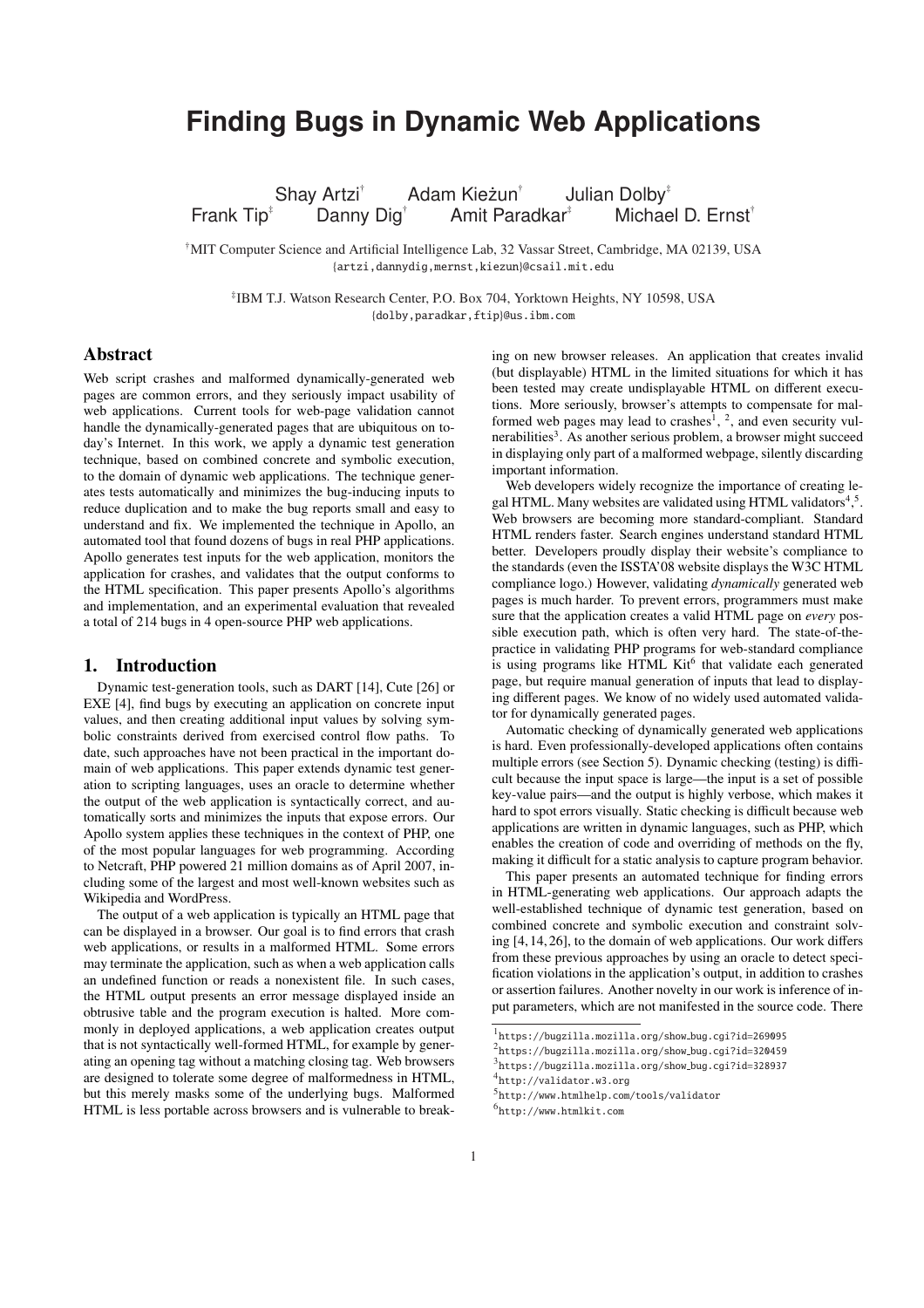are also significant differences in the domain and language under consideration (web PHP applications, versus desktop C applications), as we discuss in Section 6. In our approach, the web application under test is first executed with an empty input. During each execution, the program is monitored to records path constraints that capture the outcome of control-flow predicates. Additionally, for each execution an oracle determines whether fatal errors or HTML well-formedness errors occur, the latter via use of an HTML validator. The system automatically and iteratively creates new inputs by negating one of the observed constraints and solving the modified constraint system. Each newly-created input explores at least one additional control flow path.

Many web applications create interactive HTML pages that contain user interface elements such as buttons and menus that require user interaction to execute further parts (further pages) of the application. This presents a challenge for automatic testing, because part of the application is referenced from the generated HTML text, rather than from the analyzed code. Our technique simulates user interaction by transforming the web application to create additional input parameters that the execution engine interprets as user input.

Techniques based on combined concrete and symbolic executions [4, 14, 26] may create multiple inputs that expose the same bug. In contrast to previous techniques, to avoid overwhelming the developer, our technique automatically identifies the minimal part of the input that is responsible for triggering the bug. This step is similar in spirit to Delta Debugging [5, 31]. However, since Delta Debugging is a general, *black-box*, input minimization technique, it is oblivious to the properties of inputs. In contrast, our technique is *white-box*: it uses the information that certain inputs induce partially overlapping control flow paths. By intersecting these paths, our technique minimizes the input within fewer program runs.

We implemented our method in a tool called Apollo, in the context of the publicly available PHP interpreter. We evaluated Apollo on publicly available web applications. In a short time budget of 10 minutes, Apollo found 214 bugs.

In summary, the contributions of this paper are:

- We adapt the established technique of dynamic test generation, based on combined concrete and symbolic execution [4, 14, 26], to the domain of web applications. The challenges include inferring the input parameters, which are not indicated by the source code; using an HTML verifier as an oracle; dealing with language-specific datatypes and operations; and simulating user input for interactive applications.
- We implemented the technique for PHP, in an automated tool, Apollo.
- We evaluated our techniques and tool by applying them to real web applications, and comparing with random testing. We show that dynamic test generation is highly effective when adapted to the domain of Web applications written in PHP: Apollo achieved coverage of 58.0% and identified 214 bugs.

The remainder of this paper is organized as follows. Section 2 presents an overview of PHP, introduces our running example and discusses classes of bugs in PHP web applications. Section 3 presents the algorithm and illustrates it on an example program. Section 4 discusses Apollo, an automated tool that we developed to implement our technique. Section 5 presents the experimental evaluation of Apollo on open-source web applications. Section 6 gives an overview of related work and Section 7 concludes.

### 2. PHP Web Applications

This section briefly reviews the PHP scripting language, focusing on those aspects of PHP that differ from mainstream languages.

Readers familiar with PHP may skip to the discussion of the running example in Section 2.1.

The input to a PHP program is a map from strings to strings. Each key is a parameter that the program can read, write, or check if it is set. The string value corresponding to a key may be interpreted as a numerical value if appropriate. PHP is widely used for implementing web applications, in part due to its rich library support for network interaction, HTTP processing and database access. The output of a PHP web application is an HTML document that can be presented in a web browser.

PHP is object-oriented, in the sense that it has classes, interfaces, and dynamically dispatched methods with syntax and semantics similar to that of Java. More interestingly, PHP also has a number of signature features of scripting languages, such as dynamic typing, and an eval construct that interprets a string value that was computed at run-time as a code fragment, and then executes it. For example, the following code fragment:

 $\text{6code} = "$ \$x = 3;"; \$x = 7; eval(\$code); echo \$x;

prints the value 3 (names of PHP variables start with the \$ character). Other examples of the dynamic nature of PHP are the fact that there is a predicate that checks whether a variable has been defined, and that class and function definitions are statements that may occur anywhere.

The code in Figure 1 illustrates the flavor of PHP. There are recognizable forms of the usual program constructs such as if and switch. PHP's require statement that is used on line 11 of Figure 1 resembles the C #include directive in the sense that it includes the code from another source file. However, the C version is a pre-processor directive with a constant argument whereas the PHP version is an ordinary statement in which the file name is computed at runtime and need not be constant. There are many similar cases where run-time values are used, such as, e.g., the fact that switch labels need not be constant. This degree of flexibility is prized by PHP developers for enabling rapid application prototyping and development. However, as we shall see, it can make the overall structure of program hard to discern and is prone to code quality problems.

# 2.1 PHP Example

The PHP program of Figure 1 is a simplified version of School-Mate<sup>7</sup>, a PHP/MySQL solution for managing elementary, middle and high schools. The program allows administrators to manage classes and users, teachers to manage assignments and grades, and students to access their information.

The program starts (line 3) by calling the make header function to create the HTML header. It then reads the global variable page that is supplied to the program in the URL, i.e., http://www. mywebsite.com/index.php?page=1. The if statement that follows (line 11) examines the value of the global parameter page2 to determine if the interpreter should execute the require statement to include and evaluate a given file  $\texttt{printReportCards.php}^8$  and terminate program execution (the function die).

On line 16, the program calls function validateLogin to determine if the user supplied the required login information. This function validateLogin (lines 28–40) sets the global variable page to the correct value based on the identity of the user. This value is read in the switch statement on line 18, which will either present the login screen to the user (created by a file login.php

<sup>7</sup> http://sourceforge.net/projects/schoolmate

<sup>&</sup>lt;sup>8</sup>The reader may have noticed a typing error in the filename on line 11, which will be used later to illustrate our bug detection technique.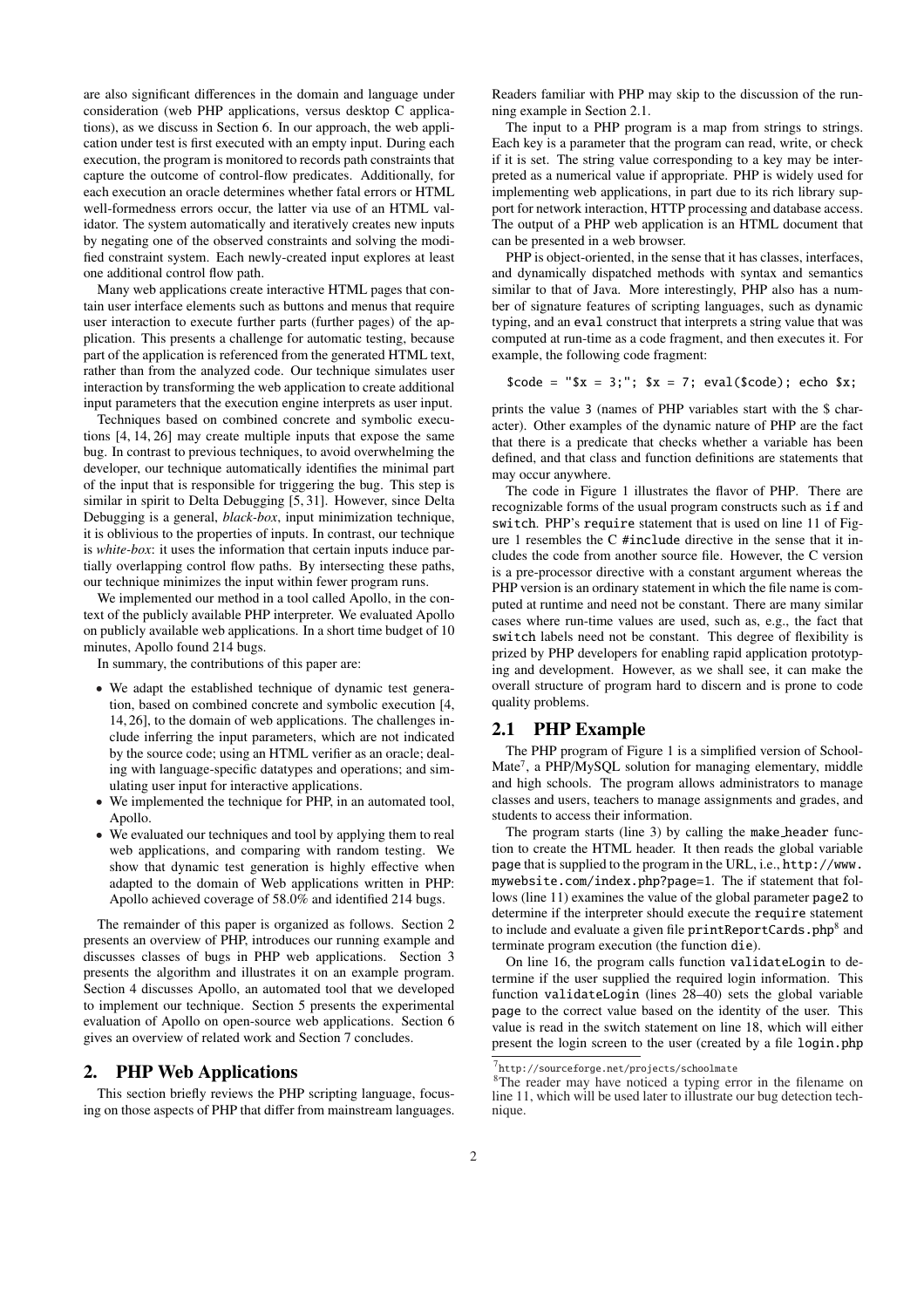```
1 <?php
 2
   make_header(); // print HTML header
 4
   5 // Make the $page variable easy to use //
   if(!isset(\text{S\_GET}['page']) $page = 0;
   else page = $GET['page'];
 8
     9 // Bring up the report cards and stop processing //
10 if($_GET['page2']==1337) {
11 require('printReportCards.php[');
12 die(); // terminate the PHP program
13 \quad 714
15 // Validate and log the user into the system //
16 if($_GET["login"] == 1) validateLogin();
17
18 switch ($page)
19 {
20 case 0: require('login.php'); break;
21 case 1: require('TeacherMain.php'); break;
22 case 2: require('StudentMain.php'); break;
23 default: die("Incorrect page number. Please verify.");
24 }
25
26 make_footer(); // print HTML footer
   27 ...
                                                                            27 ...
                                                                            28 function validateLogin() {
                                                                            29 if(!isset($_GET['username'])) {
                                                                            30 echo "<j2> username must be supplied.</h2>\n";
                                                                            31 return;
                                                                            32 }
                                                                            33 $username = $_GET['username'];<br>34 $password = $_GET['password'];
                                                                                 $password = $GET['password'];
                                                                            35 if($username=="john" && $password=="theTeacher")
                                                                            36 $page=1;
                                                                            37 else if($username=="john" && $password=="theStudent")
                                                                            38 $page=2;
39 else echo "<h2>Login error. Please try again</h2>\n";
                                                                            40 }
                                                                            41
                                                                            42 function make_header() { // print HTML header
                                                                            43 print(
                                                                            44 <!DOCTYPE HTML PUBLIC "-//W3C//DTD HTML 4.01//EN"
                                                                                  "http://www.w3.org/TR/html4/strict.dtd">
                                                                            4647 <HEAD> <TITLE> Class Management </TITLE> </HEAD>
                                                                            ..<br>48 <BODY>");
                                                                            49 }
                                                                            50
                                                                            51 function make_footer() { // close HTML elements opened by header()
                                                                            52 print(\frac{53}{53} </BOD
                                                                                </BODY>
                                                                            54 </HTML>");
                                                                            55 }
                                                                            56 ?>
```
Figure 1: A simplified PHP program excerpt from SchoolMate. This program contains three bugs, which are explained in Section 3.1.

| execution problem   | PHP interpreter displays an obtrusive error<br>message, May also stop execution of the<br>script. |  |  |  |  |
|---------------------|---------------------------------------------------------------------------------------------------|--|--|--|--|
| <b>HTML</b> problem | PHP generates HTML for which an<br>HTML validator issues a problem report                         |  |  |  |  |

Table 1: Classification of bugs in PHP programs.

not shown here) or present one of the teacher/student screens (created by TeacherMain.php and StudentMain.php respectively). Execution ends with a call to the function make\_footer that creates, in the output, the closing HTML elements opened by the make header function.

# 2.2 Bugs in PHP Programs

We distinguish two kinds of problems that may arise when executing PHP web applications, as Table 1 shows. An *execution problem* occurs when the interpreter detects a problem during the execution of a program, such as missing included file, wrong MySQL queries or uncaught exceptions. This results in the generation of an obtrusive error message and might result in stop the execution of the script. Some execution problems are less serious, and occur when the interpreter encounters code that is questionable, such as using deprecated language constructs. In such cases, an error message is also generated, but will only be presented in a deployed application. An *HTML problem* involves situations in which the generated HTML page is not syntactically correct. The severity of malformed HTML varies depending on the kind of malformedness as well on whether or not the browser can gracefully handle the error. Web browsers vary in the degree to which they handle HTML syntax errors. Therefore, a malformed web-page may display differently under different browsers, which is undesirable. For example, on one browser, a part of the page may be missing while another, more lenient, browser may be able to display the part of the page with syntax errors.

The program of Figure 1 contains the following three bugs, ex-

plained in Section 3.1:

- 1. The program contains an *execution error* that is triggered when the require statement on line 11 is executed because of a typo in the referenced filename. Specifically, the code refers to a string 'printReportCards.php[' that should be 'print-ReportCards.php'.
- 2. The program produces *malformed HTML* because the make footer method is not executed in certain situations, resulting in an unclosed HTML tag in the output. The bug is triggered when the default case of the switch statement on line 23 is executed, which terminates program execution by calling die(). Note that this line can only be executed when the global parameter page is not 0, 1, or 2 and when page is not written by function ValidateLogin.
- 3. The program produces *malformed HTML* when line 30 is executed, resulting in the generation of an illegal HTML tag j2.

The first and third bug were artificially inserted into the example for illustrative purposes, although Apollo does manage to expose a bug resulting from a missing include file in schoolmate. The second bug, however, exists in the original code. Observe that the conditions under which the second bug is triggered are complicated and that this bug might have gone undetected even if the developer tried to verify the output of her program using an HTML verifier.

### 3. Algorithm

Our algorithm for finding bugs in PHP applications is a variation on a well-established dynamic test generation technique [4, 14, 15, 26] (sometimes referred to as concolic testing). The basic idea is to execute an application on an initial input (e.g., an unconstrained or randomly chosen input), and then on additional inputs obtained by solving constraints derived from exercised control flow paths. We adapted this technique to web applications written in PHP as follows:

• We extend the technique to validate the correctness of the program output. We use an oracle, in the form of an HTML val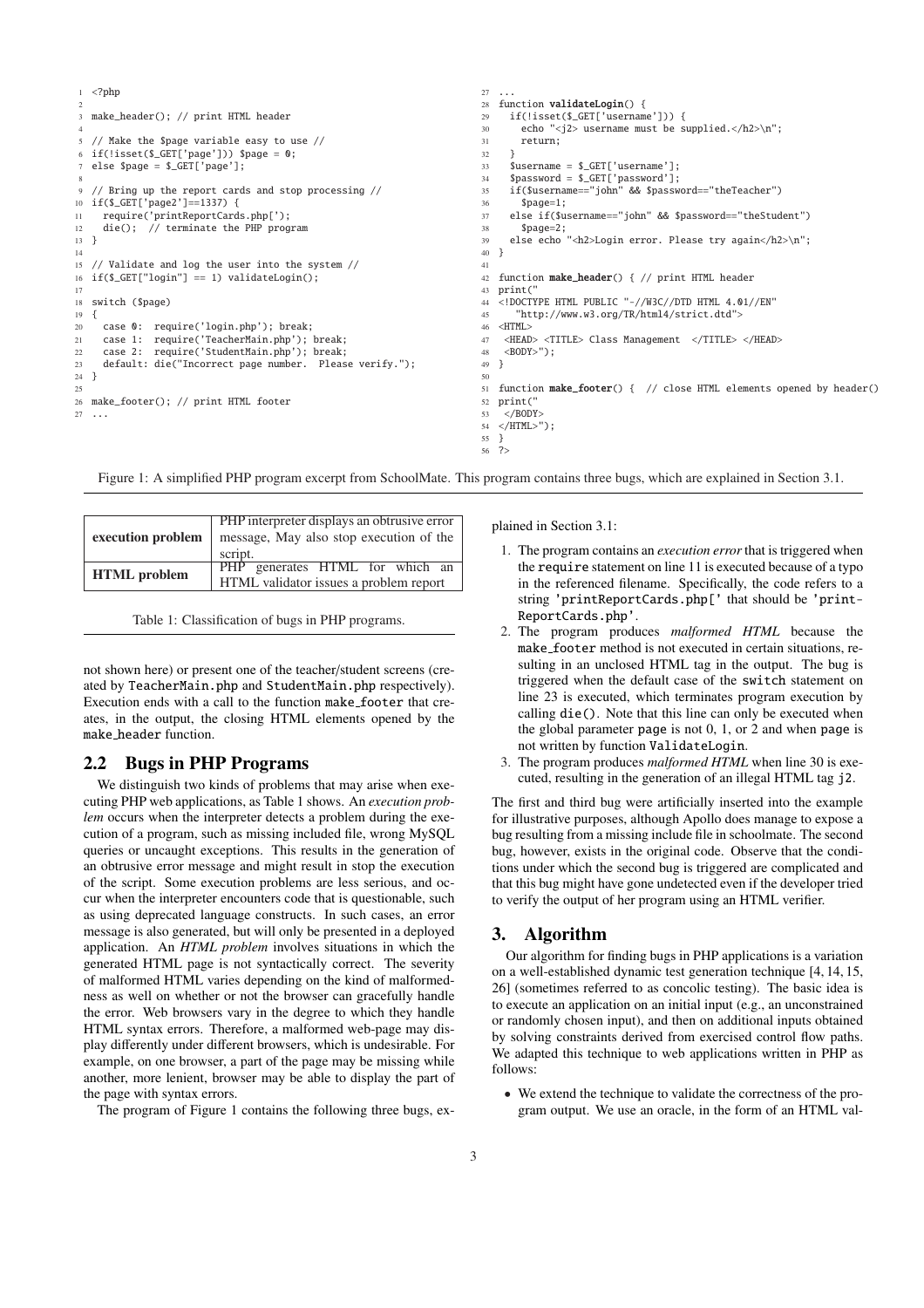parameters: Program  $P$ , initial input  $I$ , oracle  $O$ result : Bugs in  $P$ 

 $1 \mathcal{P}' \coloneqq \text{simulateUserInput}(P);$ 

2 *I*.*bound* := 0;

- 3 *bugs*  $\coloneqq \emptyset$ ;
- 4  $inputQueue := emptyQueue();$
- 5 *enqueue*(*inputQueue*, I);
- 6 while *not empty(inputQueue) and not timeExpired()* do
- $7$  *input*  $:=$  *dequeue*(*inputQueue*);
- 8  $output := executeConcrete(P', input);$
- 9 *bugs*  $:= bugs \cup checkForBugs(O, output);$
- 10  $c_1 \wedge \ldots \wedge c_n \coloneqq \text{executeSymbolic}(\mathcal{P}', \text{input});$

```
11 foreach i = input, bound, \ldots, n do
```

```
12 pc \coloneqq c<sub>1</sub> ∧ . . . ∧ c<sub>i-1</sub> ∧ ¬c<sub>i</sub>;
```
- 13 if *satisfiable(pc)* then
- 14 *newInput*  $\coloneqq$  *solve*(*pc*);

```
15 newInput. bound \coloneqq i;
```

```
16 enqueue(inputQueue, newInput);
```
- 17 end
- 18 end
- 19 end

```
20 return bugs;
```
Figure 2: Pseudo-code for algorithm. The algorithm uses auxiliary functions *simulateUserInput*, *emptyQueue*, *enqueue*, *dequeue*, *executeConcrete*, *executeSymbolic*, *checkForBugs*, *timeExpired* and *satisfiable*. Each input has an associated attribute *bound*, used to prevent multiple exploration of the same input.

idator, to determine whether or not the output is a well-formed HTML page.

- The PHP language contains a number of constructs such as isset (checking whether a variable is defined), isempty (checking whether a variable contains a value from a specific set), require (dynamic loading of additional code to be executed), and several others that require the generation of constraints that are absent in languages such as C or Java.
- PHP applications typically interact with a database and need appropriate values for user authentication (i.e., user name and password). It is not possible to infer these values by either static or dynamic analysis, or by randomly guessing. Therefore, our technique uses a pre-specified set of values for database authentication.
- The HTML pages generated by a PHP applications may contain buttons that—when pressed by the user—result in the loading and execution of additional PHP source files. We simulate such user input by transforming the source code. Specifically, for each page *h* that contains *N* buttons, we add an additional input parameter  $p$  to the PHP program, whose values may range from 1 through *N*. Then, at the place where page *p* is generated, a switch statement is inserted that includes the appropriate PHP source file, depending on the value supplied for *p*. The steps of the user input simulator are fully mechanic, and the required modifications are minimal, but for the evaluation we performed the program transformation by hand (due to time constraints).

Figure 2 shows the pseudo-code of our algorithm. The inputs to the algorithm are: (i) a program  $P$ , (ii) an output oracle  $O$ , and (iii) an initial input I. The algorithm associates attribute *bound* with each input, to prevent solving the same path constraint multiple times, similarly to SAGE [13, 15]. The algorithm begins (line 1) by transforming the program to simulate user input, as discusses before. Then, the algorithm initializes the collection of bugs found (line 3. Next, the algorithm associates bound 0 with the initial input (line 2). Variable *inputQueue*, which represents a priority queue of inputs that have yet to be explored, is initialized to a singleton queue containing the initial input.

The algorithm then enters an iterative phase that continues as long as there are more inputs to explore, and as long as the time budget has not been exceeded (lines 6-19). As long as this is the case, an input is retrieved (line 7). Next, the program is executed concretely on the input (line 8). Additionally, the algorithm consults the oracle to find bugs in the output (line 9).

Next, the program is executed symbolically on the input (line 10). The result of symbolic execution is a *path constraint*, which is a Fire result of symbolic execution is a *pain constraint*, which is a conjunction of conditions on the program's input parameters,  $\bigwedge_{i=1}^{n} c_i$ , that is fulfilled on a given executed path (here, the path constraint reflects the path that was just executed). The algorithm then creates new test inputs by modifying the path constraint (lines 11-18), as follows. For each prefix of the path constraint, the algorithm negates the last conjunct (line 12). A solution, if it exists, to such an alternative path constraint corresponds to an input that will execute the program along the prefix of the original execution path, and then take the opposite branch. The algorithm consults the constraint solver to check satisfiability of the alternative path constraint (line 13), and to find a concrete input that satisfies the alternative path constraint (line 14). The algorithm then adds the new input to the queue (line 16).

## 3.1 Algorithm Example

Let us now consider how the algorithm of Figure 2 finds one of the previously discussed bugs in the example program of Figure 1.

execution 1. The first input to the program is the empty input (i.e., empty mapping of parameter names to values). When the program is executed with this input, the else-branch of the if-statement on line 6 is selected because the page parameter is not set. Furthermore, since parameter page2 is not defined, the condition of the ifstatement on line 10 evaluates to false, thus bypassing the body of that if-statement. When execution reaches the if-statement on line 16, its condition evaluates to false because parameter login is not defined. Execution then continues with the switch statement on line 18, and the case on line 20 is selected because page has value 0. Execution eventually reaches line 26 and terminates. The algorithm then invokes an HTML verifier and determines that the output is legal, and *executeSymbolic* produces the following path constraint:

```
NotSet(page) \land page2 \neq 1337 \land login \neq 1 (I)
```
To understand how this path constraint is generated, note that the execution of an isset condition in the program gives rise to a *NotSet* conjunct or a *Set* conjunct in the path constraint, depending on whether the condition succeeds. Furthermore, because neither parameter page2 nor login were defined, the interpreter gave each the default value of 0. The comparisons of those default values on lines 10 and 16 of Figure 1 give rise to the path constraint.

The algorithm now enters the foreach loop on line 11 of Figure 2, and starts generating new path conditions by systematically traversing subsequences of the above path constraint, and negating the last conjunct. Hence, from (I), the algorithm derives the following three path constraints:

| $NotSet(\text{page}) \land \text{page2} \neq 1337 \land \text{login} = 1$ | (II)  |
|---------------------------------------------------------------------------|-------|
| $NotSet(\text{page}) \wedge \text{page2} = 1337$                          | (III) |
| <i>Set</i> (page)                                                         | (IV)  |

execution 2. For path constraint (II), the constraint solver may find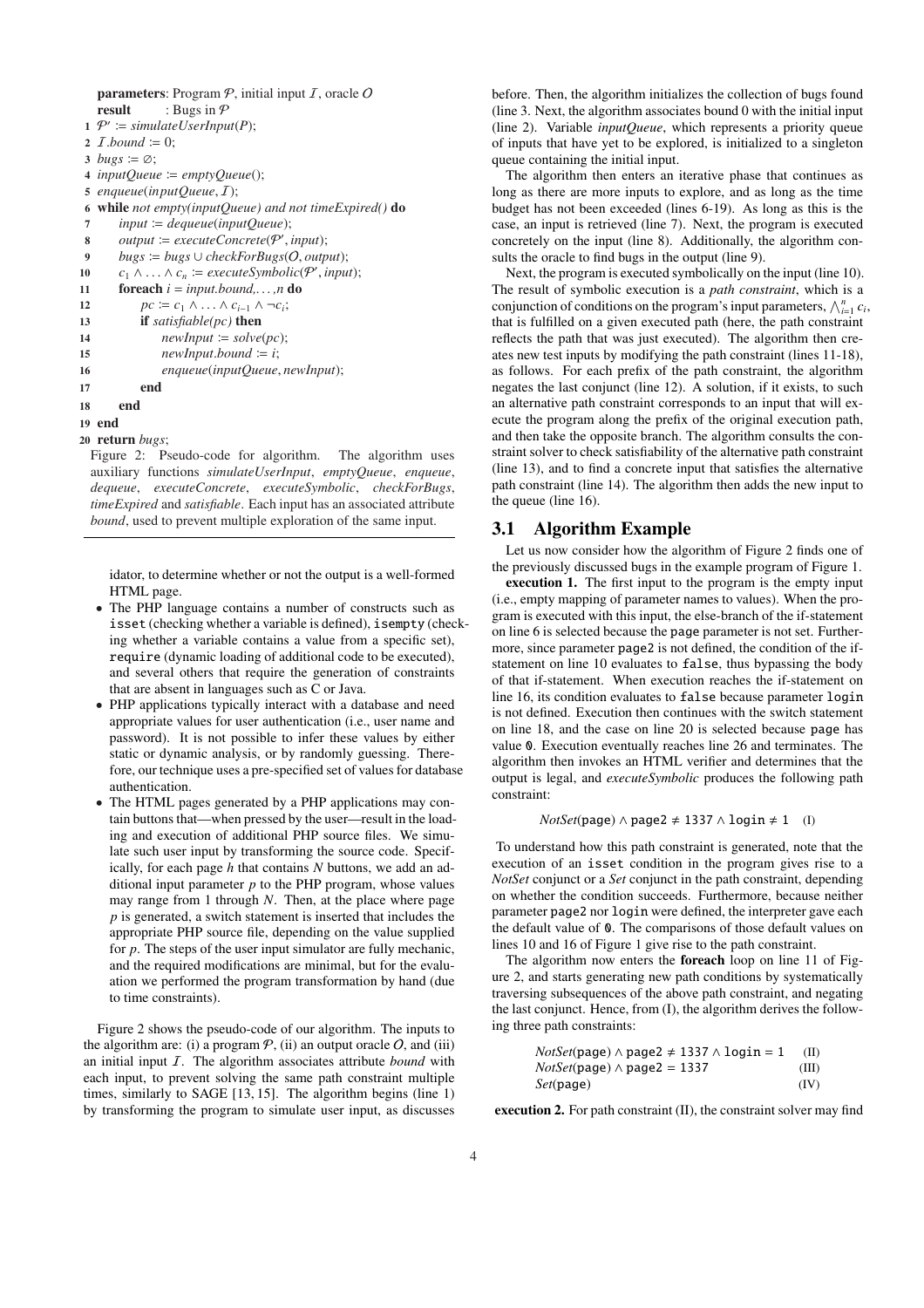```
parameters: Program P, oracle O, bug Bresult : Short path constraint that exposes \mathcal{B}1 pathConstraints \coloneq allExposing(\mathcal{B});
 2 c_1 \wedge \ldots \wedge c_n \coloneqq \text{intersect}(\text{pathConstraints});3 pc \coloneqq true;4 foreach i = 1, \ldots, n do
 5 pc_i \coloneqq c_1 \wedge \ldots c_{i-1} \wedge c_{i+1} \wedge \ldots c_n;6 input<sub>i</sub> \coloneqq solve(pc<sub>i</sub>);
 7 output<sub>i</sub> := executeConcrete(P, input<sub>i</sub>);
 8 bugs<sub>i</sub> := checkForBugs(O, output<sub>i</sub>);
 9 if \mathcal{B} \notin \text{bugs}_i then
10 pc \coloneqq pc \wedge c_i;11 end
12 end
13 input_{pc} \coloneqq solve(pc);14 output<sub>pc</sub> := executeConcrete(P, input<sub>pc</sub>);
15 bugs<sub>pc</sub> := checkForBugs(O, output<sub>pc</sub>);
16 if \mathcal{B} \in \text{bugs}_{\text{pc}} then
17 return pc;
18 else
19 return shortest(pathConstraints);
20 end
```
Figure 3: Pseudo-code for the path constraint minimization heuristic algorithm. The algorithm uses an auxiliary functions *allExposing* (returns all path constraints that expose a bug), *intersect* (returns the conjunction of conditions that are present in all given path constraints), and *shortest* (returns the path constraint with fewest conjuncts). The other auxiliary functions, *solve*, *executeConcrete* and *checkForBugs* are the same as in Figure 2.

the following input (the solver is free to select any value for page2, other than 1337)

### $page2 \leftarrow 0, 1$ ogin  $\leftarrow 1$

When the program is executed with this input, the condition of the if-statement on line 16 evaluates to true, resulting in a call to the validateLogin method. Then, the condition of the ifstatement on line 29 evaluates to true, because the username parameter is not set, resulting in the generation of output containing an incorrect HTML tag j2 on line 30. When the HTML validator checks the page, the bug is discovered and added to the list.

### 3.2 Input Minimization

Our technique creates complex inputs that expose hard-to-find bugs. Our technique presents to the user the concrete input on which the bug was encountered. Previous dynamic test generation tools [4, 14, 26] presented the whole input to the user, without indicating which part is responsible for the bug, even though the bug might have occurred for a small subset of the input. This verbosity overloads the developer with unnecessary information, obfuscating the real cause of the bug.

The goal of input minimization is to aid the developer to quickly find the location of bugs. The minimizer finds a short path constraint and input that exposes each bug. The idea is that a shorter path constraint describes a more general condition under which the bug is revealed. Figure 3 shows the pseudo-code of the minimization algorithm. Our technique minimizes bug-inducing inputs *postmortem*, i.e., after the main algorithm exposes the bugs.

Our minimizer differs from *input* minimization techniques, such as delta debugging [5,31], in that our algorithm operates on the *path constraint* that exposes the bug, and not the *input*. A constraint concisely describes a class of inputs (e.g., the constraint  $page2 \neq 1337$ describes all inputs different than 1337). Since a concrete input is an instantiation of a constraint, it is more effective to reason about input properties in terms of their constraints. For example, the minimizer finds the overlap of two inputs,  $page2 \leftarrow 0$  and  $page2 \leftarrow 1$ , by looking at the constraints ( $page2 \neq 1337$ ) that generated these inputs. Without the constraint information, the minimizer could not decide whether the two inputs overlap, other than by executing both.

Each bug might be encountered along several execution paths that might partially overlap. Without any information about the properties of the inputs, delta debugging minimizes only a *single* input at a time, while our algorithm handles *multiple* path constraints that lead to a bug.

For each bug, the minimizer knows all path constraints that lead to inputs that exposed the bug. For each bug, the algorithm first intersects all those path constraints (line 2 in Figure 3). Starting from this intersection path constraint, of length *n*, the minimizer systematically creates path constraints of length  $n - 1$  by removing one condition at a time (lines 4-12). For each of these shorter path constraints, the minimizer invokes a constraint solver to find a concrete input. The minimizer executes the program on this input and if the program output does not expose the bug, then it means that the removed condition is required for exposing the bug. The final path constraint is the conjunction of all such required conditions. Along with the final path constraint, Apollo returns a concrete input that exposes the bug.

The algorithm in Figure 3 is heuristic—it does not guarantee that the returned path constraint is the shortest possible that exposes the bug. However, the algorithm is simple, fast and effective in practice (see Section 5.3.2).

### 3.3 Minimization Example

We illustrate the minimization on the following example. The malformed HTML bug described in Section 3.1 can be triggered along different execution paths. For example, both of the following path constraints lead to inputs that expose the bug. Path constraint (*a*) is the same as (II) in Section 3.1.

```
NotSet(\text{page}) \land \text{page2} \neq 1337 \land \text{login} = 1 (a)
Set(\text{page}) \land \text{page} = \emptyset \land \text{page2} \neq 1337 \land \text{login} = 1 (b)
```
First, the minimizer computes the intersection of the path constraints (line 2). The intersection is

$$
page2 \neq 1337 \land login = 1 \quad (a \cap b)
$$

The minimizer creates two shorter path constraints (by removing each of the two conjunct in turn). First,  $login = 1$ . This path constraint corresponds to an input that reproduces the bug, namely login  $\leftarrow$  1. Second, page2  $\neq$  1337. This path constraint does not correspond to an input that exposes the bug. Thus, the minimizer concludes that the condition  $login = 1$ , that was removed from  $(a \cap b)$  to form the second path constraint, is required. The result of minimization is the conjunction of all required conditions. In this example, the minimizer returns login = 1. Note that our algorithm executed the program only 2 times.

The result is the minimal path constraint that describes bug-inducing inputs. In this example, the path constraint also corresponds to the smallest input that exposes the bug.

### 4. Implementation

We implemented our technique in a tool called Apollo, which consists of three major components, Executor, Input Generator, and Bug Finder, illustrated in Figure 4. This section first provides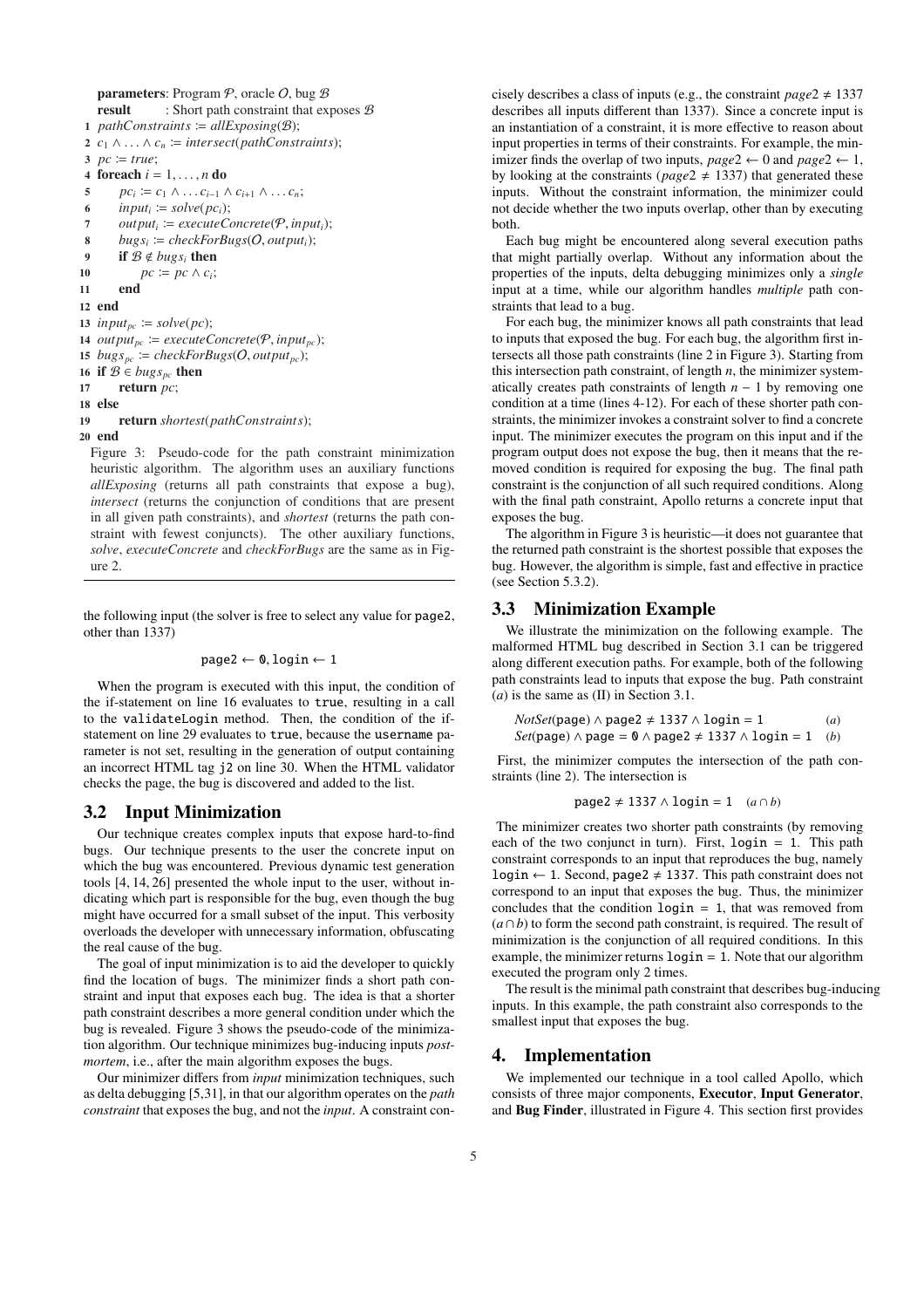

Figure 4: Illustration of the architecture of Apollo.

a high-level overview of the components and then discusses the pragmatics of the implementation,

The Executor is responsible for executing a given PHP file with a given input. Before each execution, the executor creates the appropriate database for the application. The executor contains two sub-components:

- The Interpreter is a PHP interpreter that we have modified to record path constraints and positional information associated with output.
- The Database Manager initializes the database used by a PHP application, and restores it before each execution.

The Input Generator contains the implementation of the algorithm described in Section 3. The Input Generator contains the following sub-components:

- The Symbolic Driver generates new path constraints, and selects the next path constraint to solve for each execution.
- The Constraint Solver computes an assignment of values to input parameters that satisfies a given path constraint.
- The Value Generator (not presented in Figure 4) generates values for parameters that are not otherwise constrained, using a combination of random value generation, and constant values mined from the program source code.

The Bug Finder stores the bugs found in all executions. After the exploration is completed, the bug finder analyzes all the bugs to remove duplicate reports and minimize the conditions that exposes each bug. The Bug Finder has the following sub-components:

- The Oracle finds syntactic problems in the output of the program.
- The **Bug repository** stores all reports containing syntactic and execution bugs found during all executions.
- The Input Minimizer finds, for a given error-inducing input, the minimal part of the input that induces the same error.

The stand-alone component of the User Input Simulator performs a transformation of the program that models interactive user input by way of additional parameters.

In the remainder of this section, we describe each of these components, and discusses the pragmatics of implementing our technique for PHP.

Interpreter. We modified the Zend PHP interpreter, version 5.2.2,  $9$  to produce symbolic path constraints for the executed program, using the "shadow interpreter" approach [6]. The shadow interpreter performs the regular (concrete) program execution using the concrete values, and simultaneously performs symbolic execution. This involves the following steps:

- A symbolic variable may be associated with each value. These associations arise when a value is read from one of the special arrays POST, GET, and REQUEST, which store parameters supplied to the PHP program. For example, executing the statement  $x = $GET['param1"]$  results in associating the value read from the global parameter param1 and bound to parameter x with the symbolic variable param1. Values maintain their associations through assignments and function calls. Unlike other projects that perform concrete and symbolic execution [4,14,15,26], our interpreter does not associate complex symbolic expressions with runtime values, only the (optional) symbolic variables. This keeps the constraint solver very simple and reduces performance overhead. As our results (Section 5) indicate, this lightweight approach is sufficient for the analyzed PHP programs.
- At branching points (i.e., value comparisons) that involve values associated with symbolic variables, the interpreter extends the (initially empty) path constraint with a conjunct that corresponds to the branch actually taken in the execution. For example, if the program executes a statement  $if$  (\$name == "John") and this condition succeeds, where \$name is associated with the symbolic variable "username", then the algorithm appends the conjunct username = "John" to the path constraint.
- Our modified interpreter records conditions for PHP-specific comparison operations, such as isset and empty, which can be applied to any variable. Operation isset returns whether a value different from NULL was supplied for a variable. The empty operator returns true when applied to: the empty string, 0, "0", NULL, false, or an empty array. The interpreter records the use of isset on values with an associated symbolic variable, and on uninitialized parameters.

The isset comparison creates either the *NotSet* or the *Set* conditions. The constraint solver chooses an arbitrary value for a parameter p if the only condition for p is *Set* (p). Otherwise, it will also take into account other conditions. The *NotSet* condition is used only in checking the feasibility of a path constraint. A path constraint with the *NotSet* (p) condition is feasible only if it does not contain any other conditions on p.

The empty comparison creates equality or inequality conditions between the parameter and the values that are considered empty by PHP.

In addition to the above modifications in support of path constraint generation, we also modified the interpreter to record positional information for output-generating statements such as echo and print. This positional information is used to detect redundancy (duplicates) in the HTML problem reports. Every such report (e.g., unknown tag) contains the position of the problem in the output. However, the same problem can manifest itself in different places over different executions. To overcome this, Apollo maps the position of the problem in the output to the PHP statement that produced the text in that position. Apollo treats two syntactic bugs as equivalent if they contain the same message without the output position, and they are produced by the same statement.

 $^9$ http://www.php.net/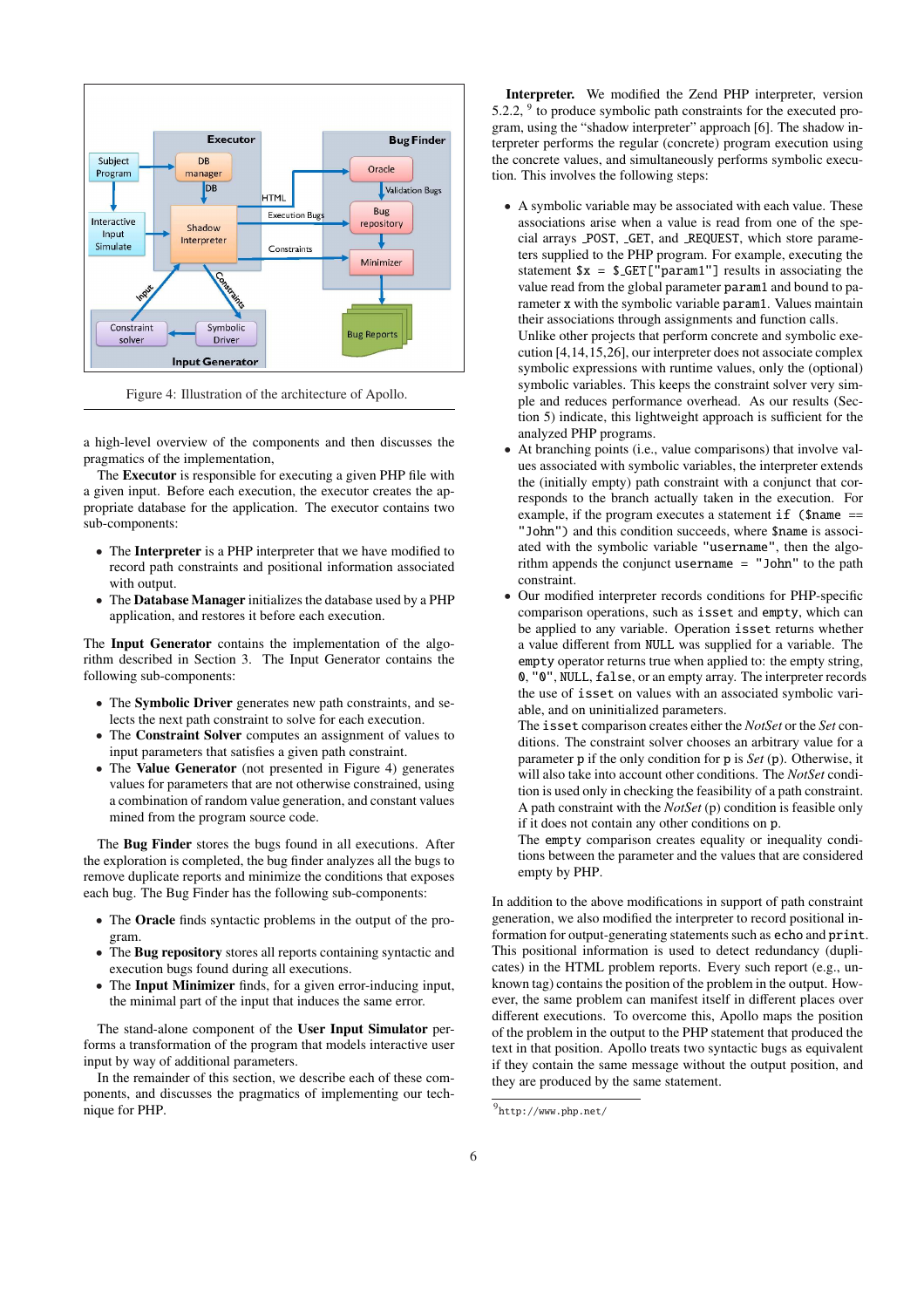```
<?php
        "<h2>WebChess ".$Version." Login"</h2>;
?>
<form method="post" action="mainmenu.php">
<p>
   Nick: <input name="txtNick" type="text" size="15"/>
   chr / >Password: <input name="pwdPassword" type="password" size="15"/>
</p>
\langle p \rangle<input name="login" value="login" type="submit"/>
   <input name="newAccount" value="New Account"
     type="button" onClick="window.open('newuser.php', '_self')"/>
\langle/p>
```
 $\langle$  form

Figure 5: A simplified version of the main entry point (index.php) to a PHP program. The created HTML form contains two buttons. Pressing the login button executes mainmenu.php and pressing the newAccount button will execute the newuser.php script.

User Input Simulator. Many PHP web applications create interactive HTML pages that contain user interface elements such as buttons and menus that require user interaction to execute further parts of the application. In such cases, pressing the button may result in the execution of additional PHP source files. For example, Figure 5 contains a simplified main entry file (index.php)<sup>10</sup> of webchess program, one of the programs evaluated in Section 5, which contains user interface elements that refer to two additional scripts, mainmenu.php and newuser.php. There are two challenges involved in dealing with such interactive applications. First, our basic approach does not automatically analyze the referenced files, because these are referenced from within HTML output (as opposed to being referenced from within PHP source code). Second, global information is shared between the different scripts using the SESSION global table.

Our current approach to the above challenges is to simulate user interaction by transforming the script by: (i) adding an integervalued parameter \_btn to the main PHP script, whose value denotes the button that has been selected, and (ii) adding a switch statement to the main PHP file that uses the value of \_btn is used to select an additional PHP file to be included (using a require once statement). For example, for the program of Figure 5, we add:

```
switch($_GET["_btn"]) {
case 1:
        require_once("mainmenu.php");
        break;
case 2:
        require_once("newuser.php");
        break;
}
```
This approach has the advantages that SESSION state is automatically shared between the different files, and that our algorithm is then able to find the values that correspond to each of the user interface elements. Since code might be executed when a button is pressed, this approach might induce false positive bug reports. We manually checked that our results do not contain false positive bug reports that are due to this limitation. Another slight disadvantage of this approach is that the transformed PHP application will output a *sequence* of HTML pages rather than a single page, so that some post processing is needed before the HTML validator can be invoked. However, the transformation is mechanical and the required source code changes are minimal. We currently perform the transformation manually, and are investigating a solution where the transformation is performed automatically.

Database Manager. Most PHP applications use a database, and to find bugs in such programs, some initial values need to be supplied. Apollo's Database Manager is responsible for: (i) (re)initializing the database prior to each execution (i.e., filling it with some initial values), and (ii) supplying additional information about username/password pairs that Apollo should use. The latter needs to be supplied, because attempting to retrieve information from the database using randomly chosen values for username/password is unlikely to be successful. Symbolic execution is equally helpless without the database manager because reversing cryptographic functions is beyond the state-of-the-art for constraint solvers.

The Symbolic Driver implements the combined concrete and symbolic algorithm of Figure 2. The driver has two main tasks: select which input to consider next (line 7), and to create additional inputs from each executed input (by negating conjuncts in the path constraint). To select which input to consider next, the driver uses a *coverage heuristic*, similar to those used in EXE [4] and SAGE [15]; each conjunct in the path constraint knows the branch that created the conjunct, the driver keeps track of all branches executed so far and favors inputs created from path constraints that contain previously un-executed branches.

Constraint Solver. In Apollo, path constraints are transformed into integer constraints in a straightforward way, and solved using the choco solver<sup>11</sup>.

Value Generator. In cases where parameters are unconstrained, Apollo uses a combination of values that are randomly generated, and values that are obtained by mining the program text for constants (in particular, constants used in comparison expressions).

Oracle. PHP web applications output HTML/XTHML. Therefore, in Apollo, we use as oracle an HTML validator that returns syntactic (malformed) HTML problems found in a given document. We experimented with both the offline WDG validator<sup>12</sup> and the online W3C markup validation service<sup>13</sup>. Both oracles identified the same syntactic bugs. In our experiments, we report the results obtained using WDG because that validator is faster.

Input Minimizer. Apollo minimizes inputs *postmortem*, after the main algorithm of Section 3 exposes the bugs. Apollo uses the algorithm described in Section 3.2. For every bug, the minimizer executes the program multiple times, with multiple inputs, and attempts to shorten the path constraints that expose the same bugs.

# 5. Evaluation

In this section, we report on experiments in which we measured the effectiveness of Apollo in finding bugs in PHP web applications. We designed the experiments to answer the following research questions:

- Q1. How many bugs can Apollo find, and how can these bugs be classified according to the classification of Table 1?
- Q2. How effective is the bug localization technique of Apollo, compared to alternative approaches such as randomized testing, in terms of the number and severity of discovered bugs, and the overall program coverage achieved?
- Q3. How effective is our input minimization in reducing the size of bug-inducing inputs?

<sup>10</sup>A PHP file is a combination of text (usually HTML) and PHP snippets. When this file is processed the PHP interpreter output the HTML parts as is, and executed the PHP parts when appropriate.

<sup>11</sup>http://choco-solver.net/index.php?title=Main Page

<sup>12</sup>http://htmlhelp.com/tools/validator/offline

<sup>13</sup>http://validator.w3.org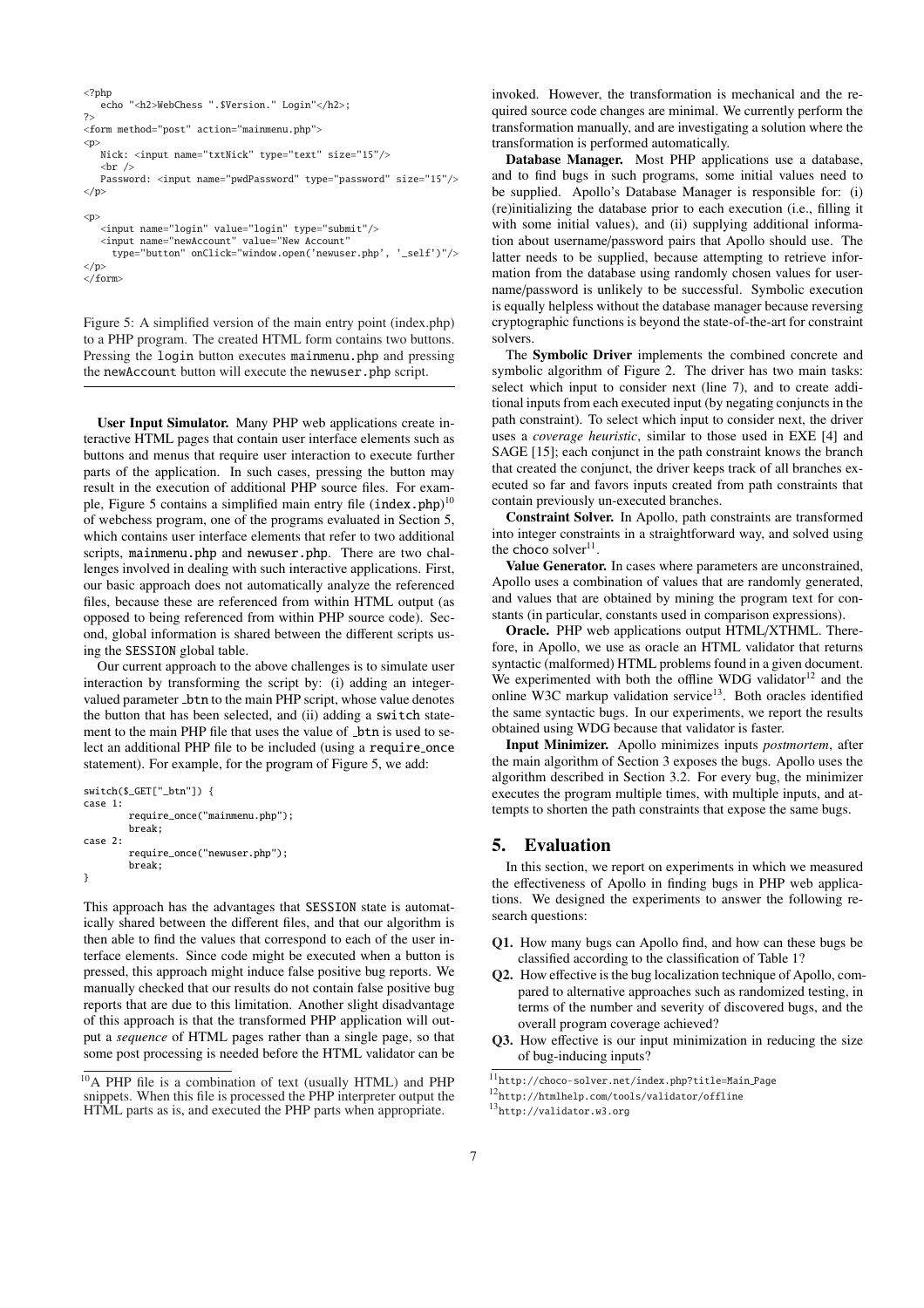| program    | #files | total LOC | PHP LOC | #downloads |
|------------|--------|-----------|---------|------------|
| faqforge   | 19     | 1712      | 734     | 14164      |
| webchess   | 24     | 4718      | 2226    | 32352      |
| schoolmate | 63     | 8181      | 4263    | 4466       |
| phpsysinfo | 73     | 16634     | 7745    | 492217     |
| total      | 179    | 31245     | 14968   | 543199     |

Figure 6: Characteristics of subject programs. The #files column lists the number of .php and .inc files in the program. The total LOC column lists the total number of lines in the program files. The PHP LOC column lists the number of lines that contain executable PHP code. The #downloads column lists the number of downloads from http://sourceforge.net.

For the evaluation, we selected the following open-source PHP programs (from http://sourceforge.net): faqforge 1.3.2 (tool for creating and managing documents), webchess 0.9.0 (online chess game), schoolmate 1.5.4 (PHP/MySQL solution for administering elementary, middle and high schools), phpsysinfo 2.5.3 (widely used, customizable script that displays system information, e.g., uptime, CPU, memory, etc.) Figure 6 presents the characteristics of the subject programs.

# 5.1 Generation Strategies

We compared our technique to a more conventional approach, which learns the input parameters and applicable values from the source. Halfond and Orso [16] present such a technique which statically discovers parameters and an approximation of the value domain for each parameter. Their tool can only analyze Java Script code, and therefore we compared to a similar technique which dynamically detects the input parameters and their types, and randomly assigns values mined from the program's source to each parameter.

Additionally, we compared our results to those reported by Minamide's static analysis [22] on the same subject programs (Section 5.3.1 presents the results). We use the following test input generation strategies in the remainder of this section:

- Apollo is a strategy that generates test inputs using a the algorithm in Figure 2.
- Randomized is a strategy that generates test inputs by giving random values to parameters. Random testing of PHP scripts is not trivial, however, because the parameters are not immediately clear from the source code. The randomized strategy infers the parameters' names and types from the dynamic traces—any variable for which the user can supply a value for is classified as a parameter. The randomized strategy assigns random values for each parameter. The values are chosen from a set of applicable (for the parameter's type) constant values that appear textually in the program source.

### 5.2 Methodology

We run each test input generation strategy for 10 minutes on each subject program. This time budget includes all experimental tasks, i.e., program execution, harvesting of constant values from program source, test generation, constraint solving (where applicable), output validation via oracle, and coverage measurement. To avoid bias, we run both strategies inside the same experimental harness. This includes the Database Manager (Section 4), that supplies username and password for the database access.

We measure line coverage, i.e., the ratio of the number executed lines to the total number of lines with PHP executable code in the application. We computed the total number of PHP lines in the

application by counting, in the interpreter, the number of lines with PHP opcodes. Figure 6 presents the total number of lines for each of the subject programs.

To discover bugs in the PHP applications, Apollo executes the applications on the generated inputs and uses a validator to validate the correctness of the output using an HTML validator. For our experiments, we use the WDG offline HTML validator, version 1.2.2. Additionally, we intercept errors and warnings emitted by the PHP interpreter. We classify the discovered problems into five groups that are a refinement of Table 1:

execution crash: PHP interpreter terminates with an exception.

- execution error: PHP interpreter emits a warning visible in the generated HTML.
- execution warning: PHP interpreter emits a warning invisible in the generated HTML.
- HTML error: program generates HTML for which the validator produces an error report.
- HTML warning: program generates HTML for which the validator produces a warning report.

### 5.3 Results

Figure 7 tabulates the bug finding and coverage results of running the different test input generation strategies on the subject programs. From these results, it is clear that the Apollo test generation strategy outperforms the randomized testing by achieving an average coverage of 58.0%, versus 15.2% for Randomized. The Apollo strategy significantly outperforms the Randomized strategy by finding a total of 214 bugs in the subject applications, versus a total of 59 bugs for Randomized.

To get a better understanding of the types of bugs uncovered by Apollo, we examined the detailed results for schoolmate. The two most severe execution crashes happen when the program tries to load two files that are missing from the distribution of schoolmate. Since schoolmate contains 63 PHP source files and compilation is done on the fly when the interpreter needs to load a new file, it is not trivial to detect such problems. The developer needs to execute all possible paths to make sure the program loads all relevant files.

The 30 execution errors are all database-related, where the application had difficulties accessing the database, resulting in error messages such as (1) "supplied argument is not a valid MySQL result resource" and (2) "Unable to jump to row 0 on MySQL result".

Both of these error messages have the same basic cause: usersupplied input parameters are concatenated directly into SQL query strings; leaving these parameters blank results in malformed SQL causing the mysql\_query functions to not return a valid result. All three applications fail to check the return value of mysql\_query, and simply assume that a valid result was returned. This causes functions that use the result to give the two above-quoted SQLrelated errors. These are potentially serious bugs, since they are symptoms of a worse problem: the concatenation of user-supplied strings into SQL queries makes these programs vulnerable to SQL injection attacks [7], a well-studied class of security holes. Thus our testing approach points to these serious vulnerabilities despite not being specifically designed to look for security issues.

All 14 execution warnings were about unset time zone (which results in the interpreter using an arbitrary timezone). The 58 bugs in schoolmate that manifested themselves by the generation of malformed HTML can be classified as follows: 7 cases where an invalid attribute is used, e.g., "there is no attribute BORDER-COLOR", 7 cases where a required attribute is missing, e.g., "required attribute TYPE not specified", 2 cases where an undefined element is used, e.g., "element EMPTY undefined", 1 case where an incorrect value for an attribute is supplied: "value of attribute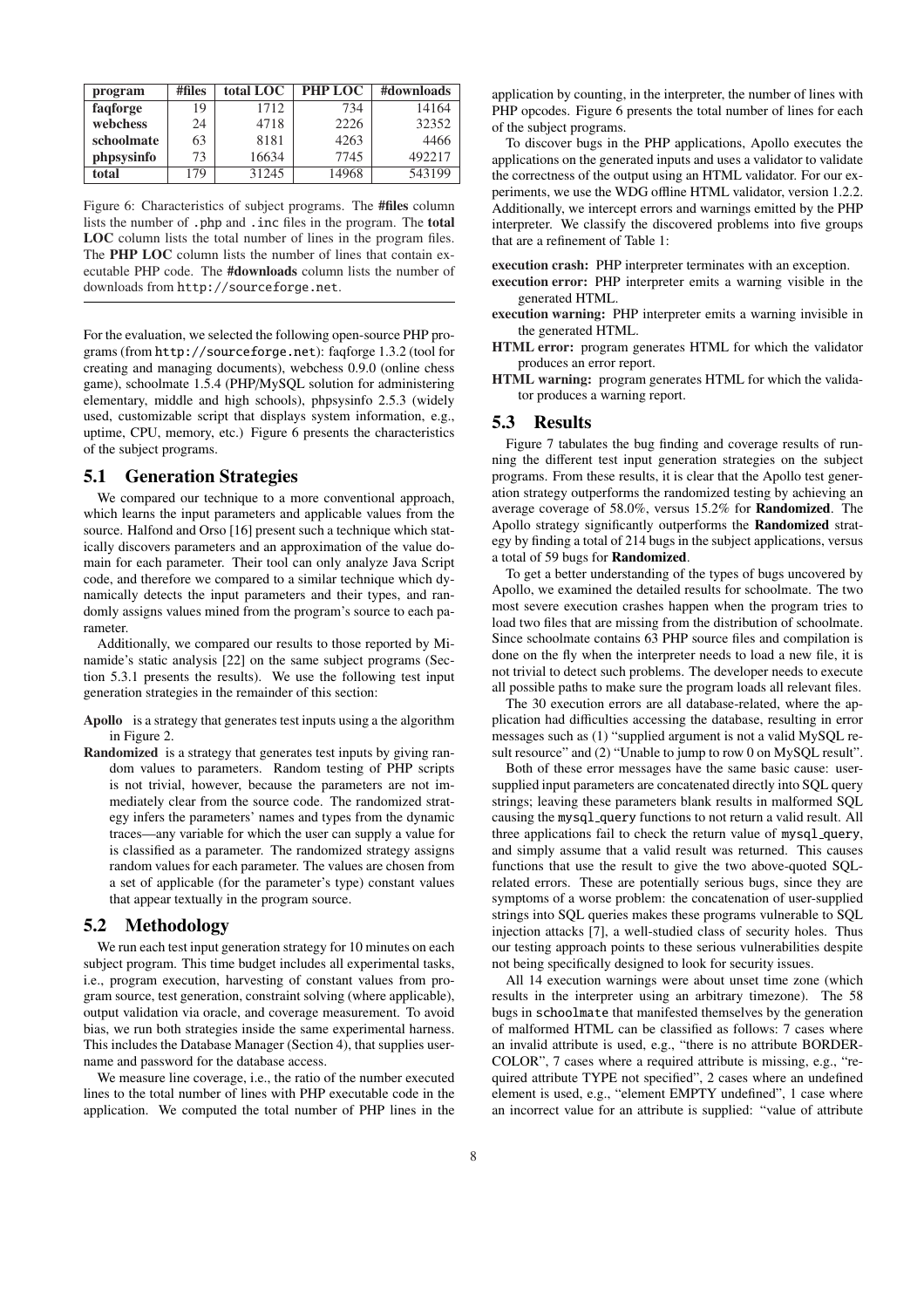|              |                   |         |               | execution |                 | <b>HTML</b> validation |              |          |                   |
|--------------|-------------------|---------|---------------|-----------|-----------------|------------------------|--------------|----------|-------------------|
| program      | strategy          | #inputs | coverage $\%$ | crashes   | errors          | warnings               | errors       | warnings | <b>Total bugs</b> |
| faqforge     | <b>Randomized</b> | 1461    | 19.2          |           |                 |                        | 10           |          |                   |
|              | Apollo            | 429     | 86.8          | $\Omega$  | $\Omega$        | 0                      | 38           | 17<br>11 | 64                |
| webchess     | <b>Randomized</b> | 1805    | 5.9           |           | $1\overline{3}$ | $\bigcap$              | $\mathbf{R}$ |          | 19                |
|              | Apollo            | 557     | 42.0          |           | 25              | $\bigcap$<br>∠         |              |          | 35                |
| schoolmate   | <b>Randomized</b> | 1396    | 8.3           |           | $\Omega$        |                        | 18           |          | 19                |
|              | Apollo            | 724     | 64.9          | ◠         | 30              | 14                     | 58           |          | 104               |
| phpsysinfo   | <b>Randomized</b> | 406     | 21.3          |           |                 |                        | $\bigcap$    |          | 10                |
|              | Apollo            | 143     | 56.2          | $\Omega$  |                 | 4                      | ◠            |          |                   |
| <b>Total</b> | Randomized        | 5211    | 15.2          | $\bigcap$ | 18              |                        | 33           |          | 59                |
|              | <b>Apollo</b>     | 1853    | 58.0          | 3         | 69              | 20                     | 105          | 17<br>11 | 214               |
|              |                   |         |               |           |                 |                        |              |          |                   |

Figure 7: Experimental results for 10-minute test generation runs. The table presents results for each subject program, and each strategy, separately. The #inputs column presents the number of inputs that each strategy created in the given time budget. The coverage column lists the line coverage achieved by the generated inputs. The execution crashes, errors, warnings and HTML errors, warnings columns list the number of bugs in the respective categories (see Section 5.2). The Total bugs columns sums up the number of discovered bugs.

ALIGN cannot be CENTER; must be one of TOP, MIDDLE, BOT-TOM, LEFT, RIGHT",28 cases where a tag is not properly closed, e.g.,"found end tag for element FONT which is not open",10 cases where an element is used in a place where it is not allowed, e.g., " document type does not allow element BODY here",3 cases where a duplicate attribute is supplied, e.g., "duplicate specification of attribute CELLPADDING".

The breakdown of the bugs for the other PHP applications that we analyzed is similar. Indeed, we noticed that the two SQL-related error messages quoted above for schoolmate recurred in faqforge (9 cases of error 1) and webchess (19 cases of error 1 and 1 of error 2). The other severe error Apollo discovers in webchess happen when the interpreter tries to call an undefined function. The call to include the PHP files that defines the function is not executed due to a value supplied to one of the parameters.

### *5.3.1 Comparison with Static Analysis*

Minamide [22] presents a static analysis for discovering HTML malformedness bugs in PHP applications. His analysis tool is limited to finding unmatched pairs of delimiters (open/closed tags), while ours uses the official HTML validator and covers the whole language standard. We performed our evaluation on a set of applications overlapping with Minamide's (webchess, faqforge, schoolmate). For two of Minamide's subject programs (phpwims and timeclock) Apollo cannot be applied because the programs need to be executed in a web-browser and the current implementation of Apollo does not support this mode of execution.

Our tool achieves better results. Apollo found 2.7× more HTML validation bugs in the applications (122 vs. 45). Moreover, Apollo found 83 execution problems, which are out of reach for Minamide's tool. Apollo is also more scalable—on schoolmate, the largest of the programs, Apollo found 104 bugs in 10 minutes, while Minamide's tool found only 14 bugs in 126 minutes.

### *5.3.2 Input Minimization*

To answer the third research question, about the effectiveness of the input minimization, we performed additional experiments. Recall that for each bug, there may be several execution paths, and inputs, that expose the bug. Our input minimization algorithm attempts to produce the shortest possible input that exposes each bug. The input minimizer takes the bugs found by the algorithm in Figure 2 along with all the execution paths that expose a bug. In our experiments, we measure the effectiveness of minimization, i.e., the reduction ratio. We use the size of the shortest original (unminimized) path constraint as the base for comparison. We consider the minimization of path constraints to have succeeded only

| program    | success  |      | path constraint | input |             |  |
|------------|----------|------|-----------------|-------|-------------|--|
|            | rate $%$ | size | reduction       | size  | reduction   |  |
| faqforge   | 64       | 22.3 | $4.5\times$     | 9.3   | $3.2\times$ |  |
| webchess   | 91       | 23.4 | $5.1\times$     | 10.9  | $2.5\times$ |  |
| schoolmate | 51       | 22.9 | $2.6\times$     | 11.5  | $1.7\times$ |  |
| phpsysinfo | 82       | 243  | $5.3\times$     | 17.5  | $3.8\times$ |  |

Figure 8: Results of input minimization. The success rate indicates the percentage of bugs whose exposing input was successfully minimized (i.e., the minimizer found a shorter exposing input). The size columns list the average size of original (un-minimized) path constraints and their corresponding inputs. The reduction columns list the minimization ratio (i.e., how many times smaller is the minimized path constraint or input). The greater the ratio, the more successful is the minimization.

if it produces a path shorter than the shortest un-minimized path.

Figure 8 tabulates the results of the experiment. The results show that our input minimization technique effectively reduces the size of inputs by up to a factor of 5.3×, for more than 50% of the bugs. With this reduction, the programmer is liberated from having to analyze superfluous inputs.

# 5.4 Threats to Validity

Construct Validity. One could argue why we count malformed HTML as a defect in dynamically generated webpages. Does a webpage with malformed HTML pose a real problem or this is an artificial problem generated by the overly conservative specification of the HTML language? Although web browsers are resilient to malformed HTML, we encountered cases (in a different project) when malformed HTML crashed a widely popular web browser. More importantly, even though the browser might tolerate malformed HTML, different browsers or different versions of the same browser will not display all information that a user needs. This becomes crucial for some website, for example banking. Many informational and functional websites provide a button for verifying the validity of statically generated HTML. The challenges of dynamically generated webpages prevent the same institutions from validating the content. Finally, Apollo can discovers execution bugs in addition to malformed HTML problems.

One could question the use of coverage as a quality metric. We use line coverage only as a *secondary* metric, our *primary* metric begin the number of bugs found. The experimental results show that Apollo achieves a significantly better results, in both metrics, than randomized testing and static analysis.

One could ask why we minimize the path constraints presented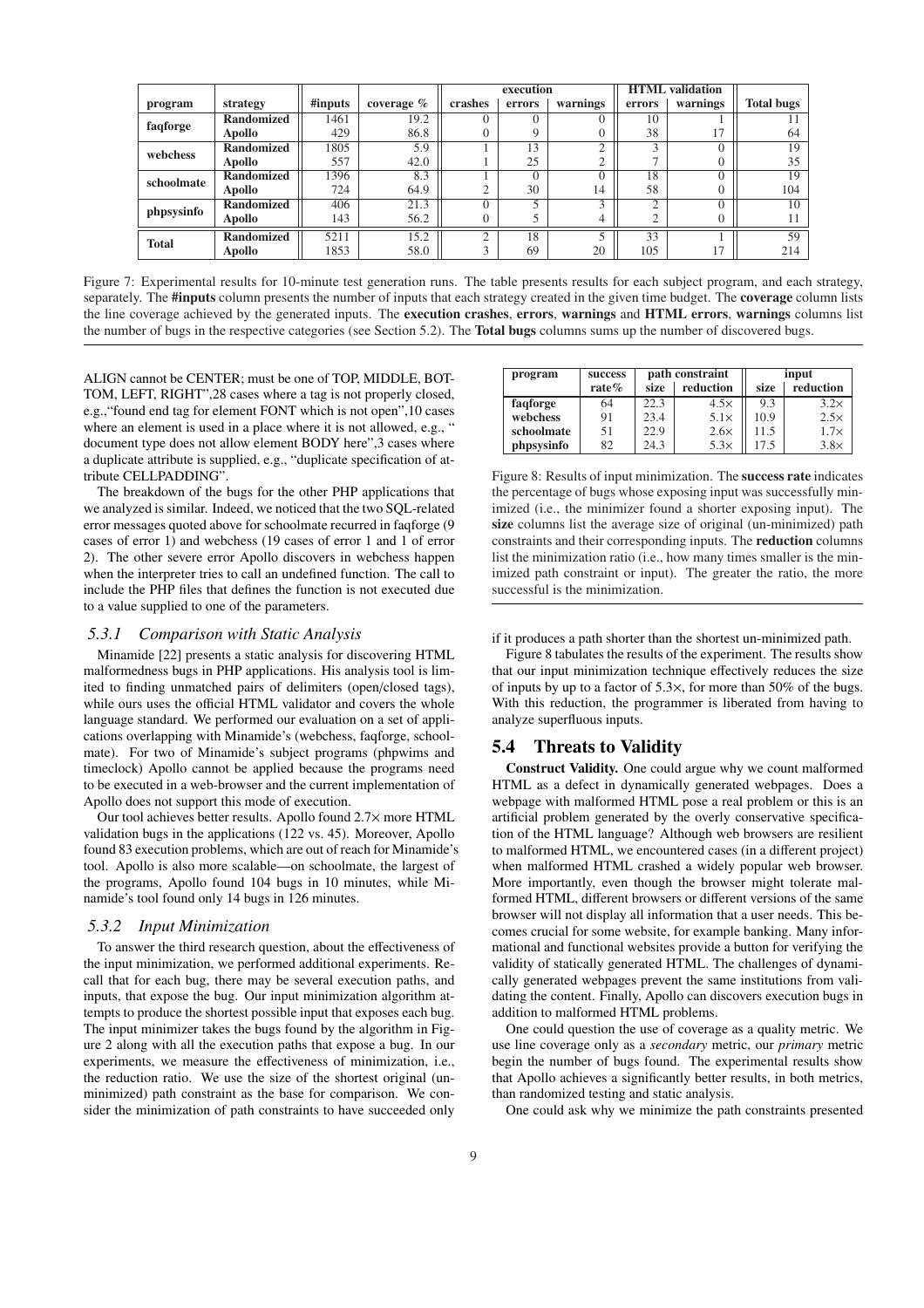to the programmer. Although a longer path constraint still exposes the bug, by removing superfluous information, Apollo can better assist the programmer in pinpointing the location of the bug.

Internal Validity. One could ask whether the design of evaluation and the results truly represent a cause-and-effect. Since we used subject projects developed by others, we could not influence the quality of the subject programs. Apollo does not search for seeded bugs, but it finds *real* bugs in real programs.

External Validity. One could ask whether our results are generalizable besides the subject programs that we chose. We only used Apollo to find bugs in four PHP projects. These may be immature projects that have serious quality problems, and are not representative. Three of the subject programs are also used as subject programs by Minamide [22]. We chose the same programs to compare our results. We chose an additional subject program, phpsysinfo, since it is almost double the size of the largest subject that Minamide used. Additionally, phpsysinfo is a mature and active project in sourceforge. It is widely used, as witnessed by almost half a million downloads, and it is ranked in the top 0.5% projects on sourceforge. Nevertheless, Apollo finds bugs in phpsysinfo.

Reliability. One could ask whether the results we present are reproducible. The subject programs that we used are publicly available from sourceforge. The bugs that we found are available for examination at pag.csail.mit.edu/apollo.

# 6. Related Work

Godefroid *et al.* [14] present DART, a tool for finding combinations of input values and environment settings for C programs that trigger assertion failures and crashes when these programs are executed. DART combines random test generation with the use of a symbolic reasoning component for keeping track of path constraints that capture the outcome of executed control flow predicates. A constraint solver is used to determine from the recorded path constraints how subsequent executions can be directed towards uncovered branches. Experimental results indicate that DART is highly effective at finding large numbers of errors in several C applications and frameworks, including important and previously unknown security vulnerabilities.

The core approach combining concrete and symbolic executions has been extended to accomplish two primary goals: 1) To improve the scalability of the approach [1, 12, 13, 15, 21] and 2) To improve execution coverage and bug detection capability through better support for pointers and arrays [4, 26], better search heuristics [15, 17, 20], or encompassing wider domains such as database applications [10].

Godefroid [12] proposes a compositional approach to improve the scalability of DART significantly. In this approach, summaries of lower level functions are computed dynamically when these functions are first encountered. The summaries are expressed as preand post- conditions of the function in terms of its inputs. Subsequent invocations of these lower level functions reuse the available summary. This approach is shown to be capable of handling much larger programs than DART capabilities. Anand *et al.* [1] extend this compositional approach to be demand-driven to reduce the summary computation effort.

Majumdar and Xu [21] exploit the structure of the program input to improve scalability. In this approach, context free grammars which represent the program inputs are abstracted to produce a symbolic grammar. This symbolic grammar helps reduce the number of input strings that need to be enumerated during the combined concrete and symbolic test generation phase. The approach is shown have better scalability than the *concolic* version [26] of the combined concrete and symbolic exeuction approach.

Majumdar and Sen [20] describe a hybrid concolic testing approach which exploits the capability of random testing to explore deeper and longer inputs to achieve better coverage. Hybrid concolic testing interleaves random testing until saturation with bounded exhaustive symbolic exploration. This approach is demonstrated to result in doubling the coverage results achieved by concolic testing alone. Inkumsah and Xie [17] combine evolutionary testing using genetic mutations with concolic testing to produce longer sequences of test inputs. The SAGE system developed by Godefroid *et al.* [15] also uses improved heuristics, called *white-box fuzzing*, to achieve higher branch coverage faster.

Emmi *et al.* [10] extend the concolic testing to encompass database applications. This approach enables insertion of any needed database records to ensure execution of program code which depends on embedded SQL queries. A string constraint solver which can decide string equality, inequality, and membership in a regular language is used to facilitate the task.

Our work can benefit from these extensions to the combined concrete and symbolic execution approach. However, our work differs from the prior works in several respects. Most importantly, our work goes beyond simple assertion failures and crashes by relying on an oracle (in the form of an HTML validator) to determine correctness, which means that our tool can handle situations where the program has functionally incorrect behavior without relying on programmer assertions to determine that this is the case. Cadar and Engler [3] also recognize the issue of functional correctness, but address it by using a separate implementation of the function being tested to compare outputs. This limits the approach to situations where a second implementation exists.

Our work also minimizes the error inducing input to aid developer to pinpoint the cause of bugs. Godefroid *et al.* [15] faced this challenge since their technique produces several distinct inputs which may excite the same bug at a particular code location. They addressed the issue by hashing all such inputs and returning one exemplar of error inducing input to the developer. Our work addresses this issue as well as a different one: identifying the minimal set of program variables in an input that are essential to induce the error. In this regard, our work is similar in spirit to *delta debugging* [5, 31] and its extension *hierarchical delta debugging* [23]. These approaches modify the error inducing input directly, thus leading to a singular, minimal exemplar of such input. Our approach, on the other hand, modifies the set of constraints on error inducing input. This enables our approach to provide minimal *patterns* of error inducing inputs, thus aiding the bug fixing activities even further. Moreover, since our technique is aware of the (partial) overlapping of different inputs, it is more efficient.

The language under consideration, PHP, is also quite different, posing several new challenges such as the dynamic inclusion of files, and function definitions that are statements. Existing techniques for bug detection in PHP applications use static analysis and target security vulnerabilities such as *SQL injection* or *crosssite scripting* attacks [19, 22, 29, 30]. In particular, Minamide [22] uses static string analysis and language transducers to model PHP string operations to generate *potential* HTML output—represented by a context free grammar—from the web application. This method can be used to generate HTML document instances of the resulting grammar and to validate them using an existing HTML validator. As a more complete alternative, Minamide proposes a *matching validation* which checks for containment of the generated context free grammar against a regular subset of the HTML specification. Unfortunately, this approach can only check for matching start and end tags in the HTML output, while our technique covers the entire HTML specification. Also, flow and context insensitive approxi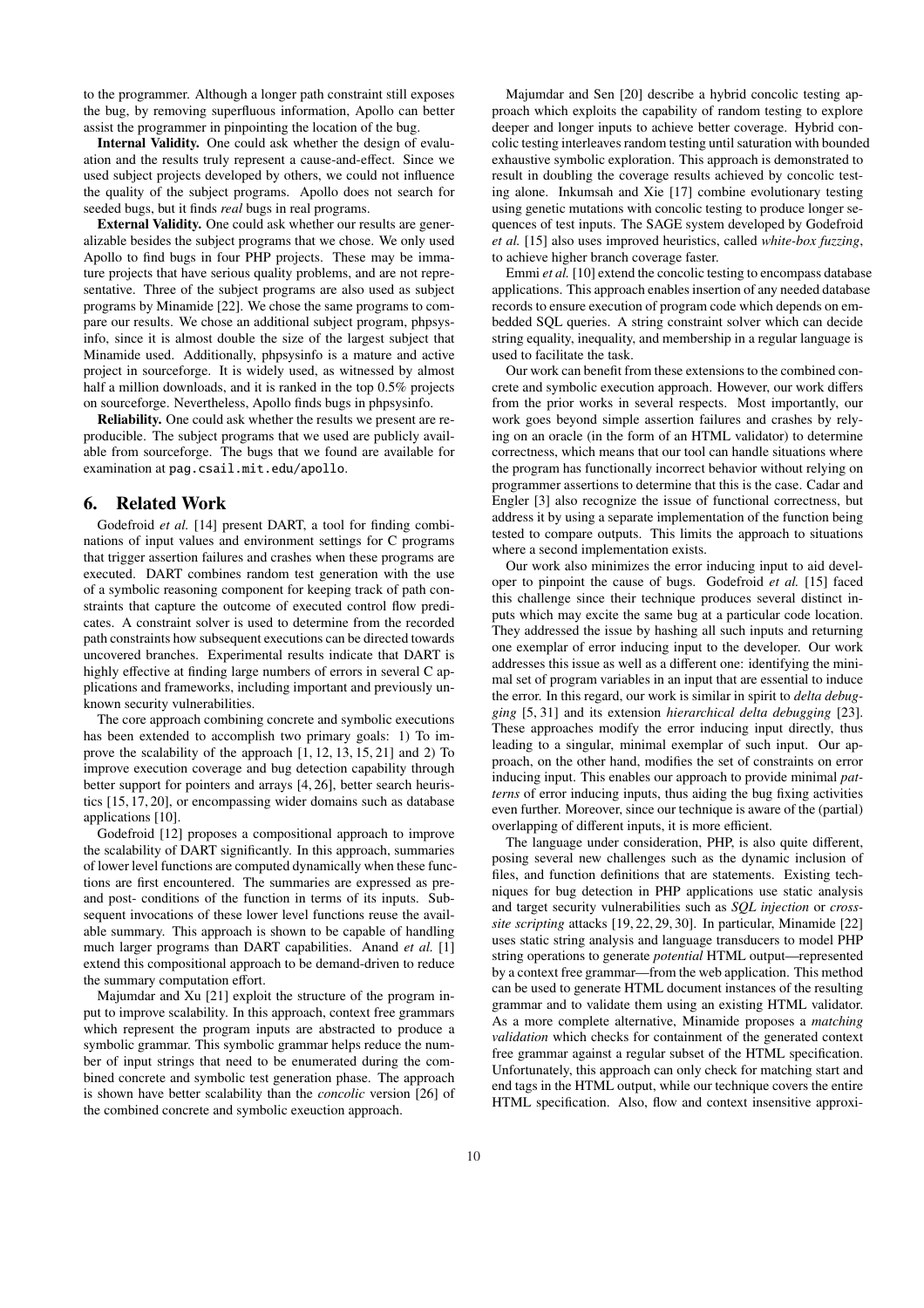mations in the static analysis techniques used in this method result in false positives, whereas our method reports only real bugs.

Benedikt *et al.* [2] present a tool, VeriWeb, for automatically testing dynamic webpages. They use a model checker to systematically explore all paths (up to a certain bound) that a user could navigate in a web site. When the exploration encounters forms, VeriWeb uses *SmartProfiles* to collect values that should be provided as inputs to forms. Although VeriWeb can automatically fill up the forms, the tester needs to prepopulate the user profiles with values that a user would provide. In contrast, Apollo automatically discovers input values by looking at the branch conditions along an execution path. Also, Benedikt *et al.* do not report any errors found, while we report several dozens.

Dynamic analysis of string values generated by PHP web applications has been considered in a *reactive* mode to prevent the execution of insidious commands (*intrusion prevention*) and to raise an alert (*intrusion detection*) [18,24,28]. To the best of our knowledge, our work is the first attempt at *proactive* bug detection in PHP web applications using dynamic analysis.

Finally, our work is related to the growing body of work in *implementation based* (as opposed to *specification based* e.g., [25]) testing of web applications. These works abstract the application behavior using either a) client side information such as user requests and corresponding application responses [8,11], or b) server side monitoring information such as user session data [9, 27], or c) static analysis of server side implementation logic [16]. The approaches that use client side information or server side monitoring information are inherently incomplete and the quality of generated abstractions depends on the quality of the tests run.

Halfond and Orso [16] use static analysis of the server side implementation logic to extract web application interface—a set of input parameters and their potential values. They obtained better code coverage with test cases based on the interface extracted using their technique as compared to the test cases based on the interface extracted using a conventional web crawler. However, the resulting coverage may depend on the choices made by the test generator to combine parameter values—an exhaustive combination of values may be needed to maximize the code coverage. In contrast, our work uses dynamic analysis of server side implementation logic for bug detection and minimizes the number of inputs needed to maximize the coverage. Furthermore, we include results on bug detection capabilities of our approach.

### 7. Conclusions

We have presented a technique for finding bugs in PHP web applications that is based on combined concrete and symbolic execution. The work is novel in several respects. First, the technique not only detects run-time errors but also uses an HTML validator as an oracle to determine situations where malformed HTML is created by the application. Second, we address a number of PHP-specific issues, such as the simulation of interactive user input that occurs when user interface elements on generated HTML pages are activated, resulting in the execution of additional PHP scripts. Third, we perform an automated analysis to minimize the size of buginducing inputs.

We implemented the analysis in a tool called Apollo, and evaluated it on four open-source PHP web applications. We found a total of 214 bugs in these applications, including 92 execution problems, and 122 cases where malformed HTML was generated. We also found that Apollo's test generation strategy achieves good coverage and find many bugs. Finally, Apollo also minimizes the size of bug-inducing inputs: the minimized inputs are up to 5.3× shorter than the unminimized ones. This reduction can help programmers to better diagnose the bugs.

### References

- [1] S. Anand, P. Godefroid, and N. Tillmann. Demand-driven compositional symbolic execution. In *TACAS'08 (to appear)*.
- [2] M. Benedikt, J. Freire, and P. Godefroid. Veriweb: Automatically testing dynamic web sites. In *WWW'02*.
- [3] C. Cadar and D. R. Engler. Execution generated test cases: How to make systems code crash itself. In *SPIN'05*.
- [4] C. Cadar, V. Ganesh, P. M. Pawlowski, D. L. Dill, and D. R. Engler. EXE: automatically generating inputs of death. In *CCS'06*.
- [5] H. Cleve and A. Zeller. Locating causes of program failures. In *ICSE'05*.
- [6] C. Csallner, N. Tillmann, and Y. Smaragdakis. DySy: Dynamic symbolic execution for invariant inference. Technical report, Microsoft Research, 2007. MSR-TR-2007-151.
- [7] D. Dean and D. Wagner. Intrusion detection via static analysis. In *Symposium on Research in Security and Privacy*, May 2001.
- [8] S. Elbaum, K.-R. Chilakamarri, M. Fisher, and G. Rothermel. Web application characterization through directed requests. In *WODA'06*.
- [9] S. Elbaum, S. Karre, G. Rothermel, and M. Fisher. Leveraging user-session data to support web application testing. *IEEE Trans. Softw. Eng.*, 31(3), 2005.
- [10] M. Emmi, R. Majumdar, and K. Sen. Dynamic test input generation for database applications. In *ISSTA'07*.
- [11] M. Fisher, S. G. Elbaum, and G. Rothermel. Dynamic characterization of web application interfaces. In *FASE'07*.
- [12] P. Godefroid. Compositional dynamic test generation. In *POPL'07*.
- [13] P. Godefroid, A. Kieżun, and M. Y. Levin. Grammar-based whitebox fuzzing. In *PLDI'08 (To appear)*.
- [14] P. Godefroid, N. Klarlund, and K. Sen. DART: Directed automated random testing. In *PLDI'05*.
- [15] P. Godefroid, M. Y. Levin, and D. Molnar. Automated whitebox fuzz testing. In *NDSS'08 (to appear)*.
- [16] W. G. J. Halfond and A. Orso. Improving test case generation for web applications using automated interface discovery. In *ESEC-FSE'07*.
- [17] K. Inkumsah and T. Xie. Evacon: a framework for integrating evolutionary and concolic testing for object-oriented programs. In *ASE'07*.
- [18] M. Johns and C. Beyerlein. SMask: preventing injection attacks in web applications by approximating automatic data/code separation. In *SAC'07*.
- [19] N. Jovanovic, C. Kruegel, and E. Kirda. Pixy: A static analysis tool for detecting web application vulnerabilities (short paper). In *SP'06: Security and Privacy*.
- [20] R. Majumdar and K. Sen. Hybrid concolic testing. In *ICSE'07*.
- [21] R. Majumdar and R.-G. Xu. Directed test generation using symbolic grammars. In *ASE'07*.
- [22] Y. Minamide. Static approximation of dynamically generated web pages. In *WWW'05*.
- [23] G. Misherghi and Z. Su. HDD: hierarchical delta debugging. In *ICSE'06*.
- [24] T. Pietraszek and C. V. Berghe. Defending against injection attacks through context-sensitive string evaluation. In *RAID'05*.
- [25] F. Ricca and P. Tonella. Analysis and testing of web applications. In *ICSE'01*.
- [26] K. Sen, D. Marinov, and G. Agha. CUTE: A concolic unit testing engine for C. In *FSE'05*.
- [27] S. Sprenkle, E. Gibson, S. Sampath, and L. Pollock. Automated replay and failure detection for web applications. In *ASE'05*.
- [28] Z. Su and G. Wassermann. The essence of command injection attacks in web applications. In *POPL'06*.
- [29] G. Wassermann and Z. Su. Sound and precise analysis of web applications for injection vulnerabilities. In *PLDI'07*.
- [30] Y. Xie and A. Aiken. Static detection of security vulnerabilities in scripting languages. In *USENIX-SS'06*.
- [31] A. Zeller. Yesterday, my program worked. today, it does not. why? *SIGSOFT Softw. Eng. Notes*, 24(6), 1999.